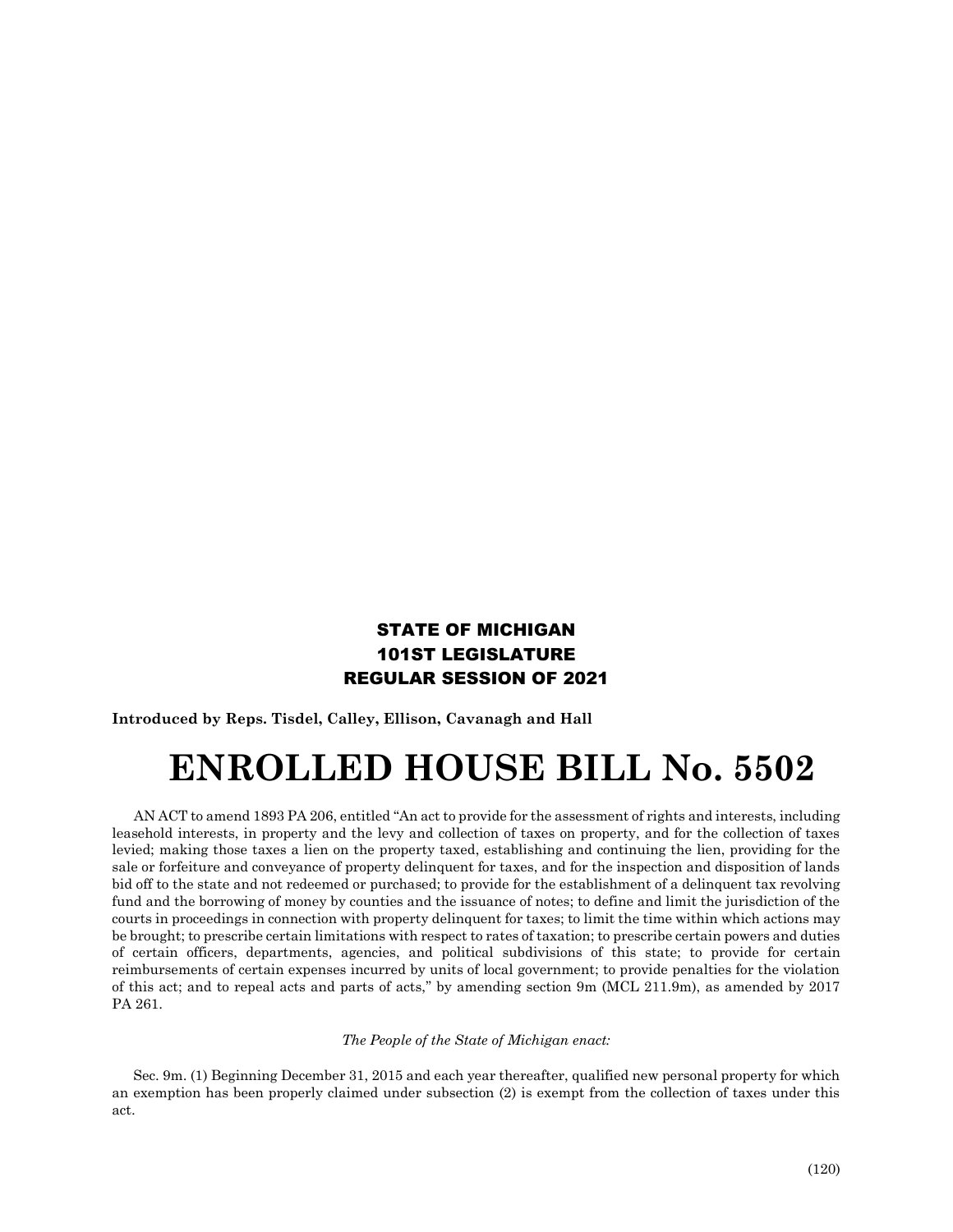(2) A person shall claim the exemption under this section and section 9n by filing a combined document that includes: the form to claim the exemption under this section and section 9n, a report of the fair market value and year of acquisition by the first owner of qualified new personal property, and for any year before 2023, a statement under section 19. All of the following apply to a claim of the exemption under this section:

(a) The combined document must be in a form and manner prescribed by the department of treasury.

(b) Leasing companies are not eligible to receive the exemption under this section and may not use the combined document prescribed in this section. With respect to personal property that is the subject of a lease agreement, regardless of whether the agreement constitutes a lease for financial or tax purposes, all of the following apply:

(*i*) If the personal property is eligible manufacturing personal property, the lessee and lessor may elect that the lessee report the leased personal property on the combined document.

(*ii*) An election made by the lessee and the lessor under this subdivision must be made in a form and manner approved by the department.

(*iii*) Absent an election, the personal property must be reported by the lessor on the personal property statement unless the exemption for eligible manufacturing personal property is claimed by the lessee on the combined document.

(c) The combined document prescribed in this section must be completed and delivered to the assessor of the township or city in which the qualified new personal property is located by February 20 of each year for any year the exemption is claimed before 2023 and the first year the exemption is claimed in a year after 2022. However, if February 20 of a year is a Saturday, Sunday, or legal holiday, the delivery deadline for that year is the next day that is not a Saturday, Sunday, or legal holiday. For purposes of a combined document delivered by the United States Postal Service, the delivery is timely if the postmark date is on or before the delivery deadline prescribed in this subdivision. If the combined document prescribed in this section is not timely delivered to the assessor of the township or city, a late application may be filed directly with the March board of review before its final adjournment by submitting the combined document prescribed in this section. The board of review shall not accept a filing after adjournment of its March meeting. An appeal of a denial by the March board of review may be made by filing a petition with the Michigan tax tribunal within 35 days of the denial notice.

(d) The assessor shall transmit to the department of treasury the information contained in the combined document filed under this section, and other parcel information required by the department of treasury, in the form and manner prescribed by the department of treasury by no later than April 1.

(e) Beginning in 2023, an exemption granted under this section remains in effect until the personal property is no longer qualified new personal property. A person claiming an exemption under this section shall rescind the claim of exemption by February 20, or if February 20 of a year is a Saturday, Sunday, or legal holiday, the next day that is not a Saturday, Sunday, or legal holiday, of the year in which exempted property is no longer eligible for the exemption by filing with the assessor of the township or city a rescission form prescribed by the department of treasury and the statement required under section 19. Upon receipt of a timely filed rescission form, the local assessor shall immediately remove the exemption. An owner that fails to file a rescission for property later determined to be ineligible for the exemption will be subject to repayment of any additional taxes with interest as described in this subdivision. Upon discovery that the property is no longer eligible manufacturing personal property, the assessor shall remove the exemption of that personal property and, if the tax roll is in the local tax collecting unit's possession, amend the tax roll to reflect the removal of the exemption, and the local treasurer shall within 30 days of the date of the discovery issue a corrected tax bill for any additional taxes with interest at the rate of 1% per month or fraction of a month and penalties computed from the date the taxes were last payable without interest or penalty. If the tax roll is in the county treasurer's possession, the tax roll must be amended to reflect the removal of the exemption and the county treasurer shall within 30 days of the date of the removal prepare and submit a supplemental tax bill for any additional taxes, together with interest at the rate of 1% per month or fraction of a month and penalties computed from the date the taxes were last payable without interest or penalty. Interest on any tax set forth in a corrected or supplemental tax bill again begins to accrue 60 days after the date the corrected or supplemental tax bill is issued at the rate of 1% per month or fraction of a month. Taxes levied in a corrected or supplemental tax bill must be returned as delinquent on the March 1 in the year immediately succeeding the year in which the corrected or supplemental tax bill is issued.

(f) The assessor of the township or city shall annually transmit the rescission forms filed, or the information contained in the rescission forms filed, under this section to the department of treasury in the form and in the manner prescribed by the department of treasury no later than April 1.

(3) If the assessor of the township or city believes that personal property for which the form claiming an exemption is timely filed each year under subsection (2)(c) is not qualified new personal property or the form filed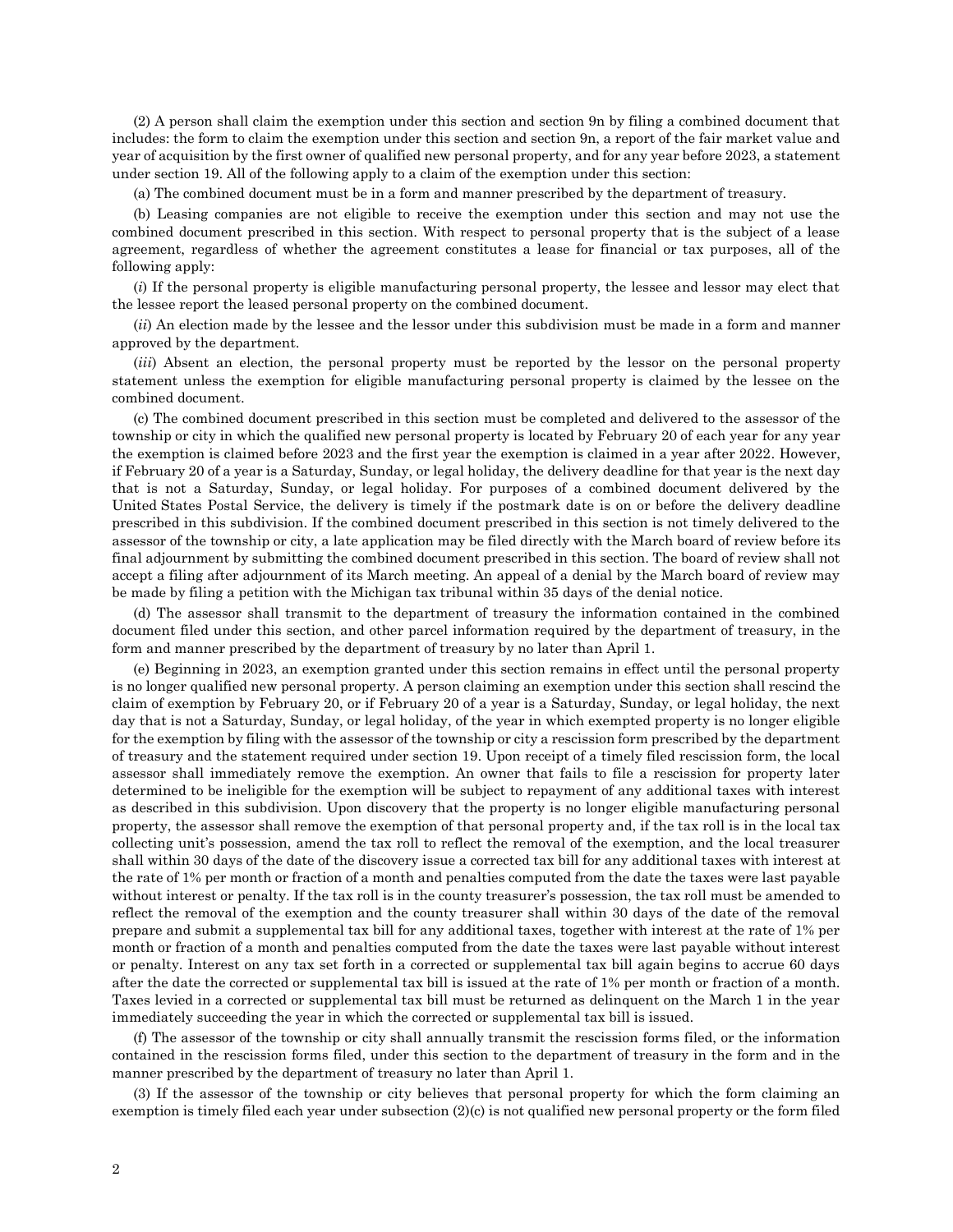was incomplete, the assessor may deny that claim for exemption by notifying the person that filed the form in writing of the reason for the denial and advising the person that the denial must be appealed to the board of review under section 30 by filing a combined document as prescribed under subsection (2). If the denial is issued after the first meeting of the March board of review that follows the organizational meeting, the appeal of the denial is either to the March board of review or the Michigan tax tribunal by filing a petition and a completed combined document as prescribed under subsection (2), within 35 days of the denial notice. The assessor may deny a claim for exemption under this subsection for the current year only. If the assessor denies a claim for exemption, the assessor shall remove the exemption of that personal property and amend the tax roll to reflect the denial and the local treasurer shall within 30 days of the date of the denial issue a corrected tax bill for any additional taxes.

(4) A person claiming an exemption for qualified new personal property exempt under this section shall maintain books and records and shall provide access to those books and records as provided in section 22.

(5) If a person fraudulently claims an exemption for personal property under this section, that person is subject to the penalties provided for in section 21(2).

(6) As used in this section:

(a) "Affiliated person" means a sole proprietorship, partnership, limited liability company, corporation, association, flow-through entity, member of a unitary business group, or other entity related to a person claiming an exemption under this section.

(b) "Direct integrated support" means any of the following:

(*i*) Research and development related to goods produced in industrial processing and conducted in furtherance of that industrial processing.

(*ii*) Testing and quality control functions related to goods produced in industrial processing and conducted in furtherance of that industrial processing.

(*iii*) Engineering related to goods produced in industrial processing and conducted in furtherance of that industrial processing.

(*iv*) Receiving or storing equipment, materials, supplies, parts, or components for industrial processing, or scrap materials or waste resulting from industrial processing, at the industrial processing site or at another site owned or leased by the owner or lessee of the industrial processing site.

(*v*) Storing of finished goods inventory if the inventory was produced by a business engaged primarily in industrial processing and if the inventory is stored either at the site where it was produced or at another site owned or leased by the business that produced the inventory.

(*vi*) Sorting, distributing, or sequencing functions that optimize transportation and just-in-time inventory management and material handling for inputs to industrial processing.

(c) "Eligible manufacturing personal property" means all personal property located on occupied real property if that personal property is predominantly used in industrial processing or direct integrated support. For personal property that is construction in progress and part of a new facility not in operation, eligible manufacturing personal property means all personal property that is part of that new facility if that personal property will be predominantly used in industrial processing when the facility becomes operational. Personal property that is not owned, leased, or used by the person who owns or leases occupied real property where the personal property is located is not eligible manufacturing personal property, unless the personal property is located on the occupied real property to carry on a current on-site business activity. Personal property that is placed on occupied real property solely to qualify the personal property for an exemption under this section or section 9n is not eligible manufacturing personal property. Utility personal property as described in section 34c(3)(e) and personal property used in the generation, transmission, or distribution of electricity for sale are not eligible manufacturing personal property. Personal property located on occupied real property is predominantly used in industrial processing or direct integrated support if the result of the following calculation is more than 50%:

(*i*) Multiply the original cost of all personal property that is subject to the collection of taxes under this act and all personal property that is exempt from the collection of taxes under sections 7k, 9b, 9f, 9n, and 9o and this section that is located on that occupied real property and that is not construction in progress by its percentage of use in industrial processing or in direct integrated support. For an item of personal property that is used in industrial processing, its percentage of use in industrial processing must equal the percentage of the exemption the property would be eligible for under section 4t of the general sales tax act, 1933 PA 167, MCL 205.54t, or section 4o of the use tax act, 1937 PA 94, MCL 205.94o. Utility personal property as described in section 34c(3)(e) and personal property used in the generation, transmission, or distribution of electricity for sale is not included in this calculation.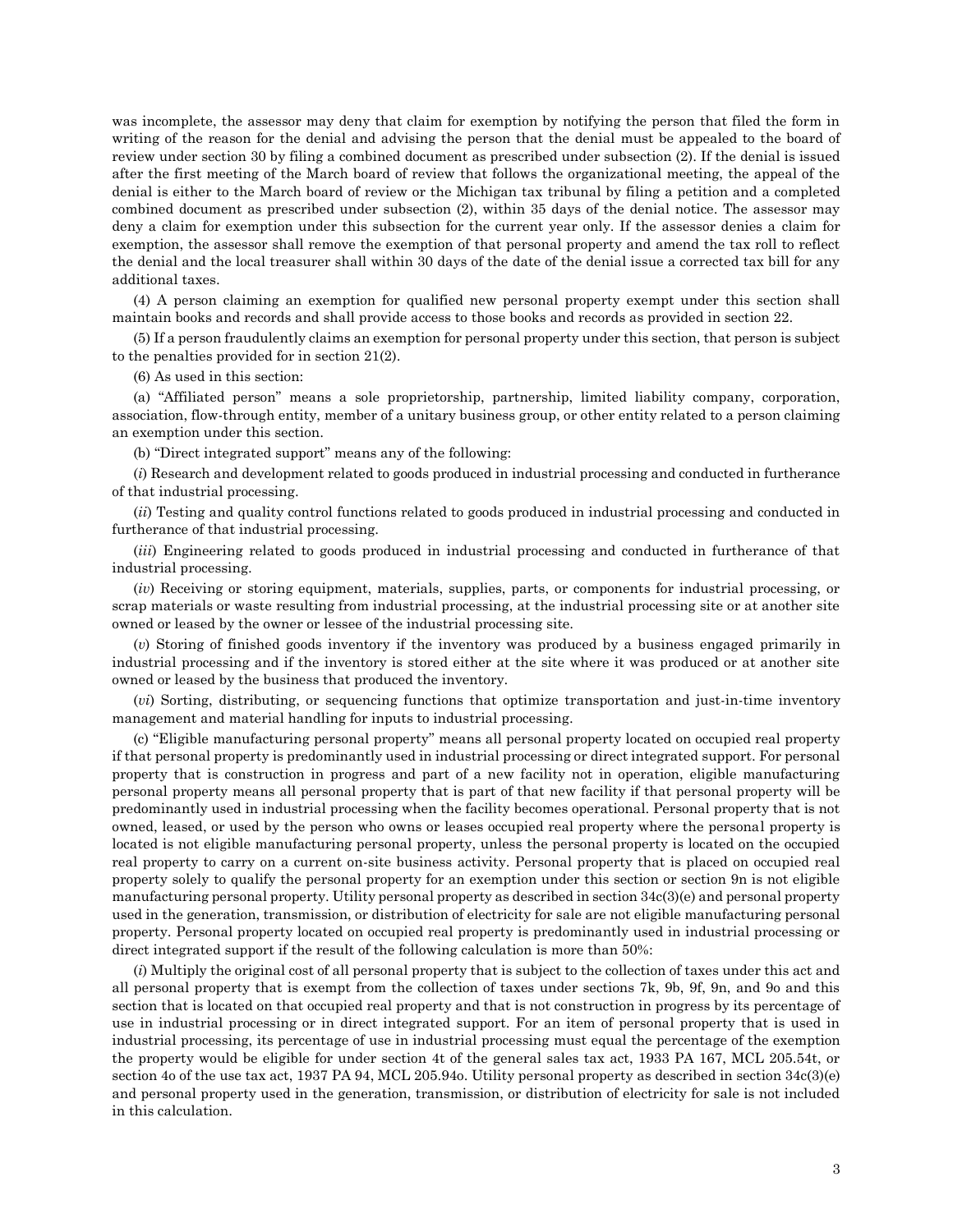(*ii*) Divide the result of the calculation under subparagraph (*i*) by the total original cost of all personal property that is subject to the collection of taxes under this act and all personal property that is exempt from the collection of taxes under sections 7k, 9b, 9f, 9n, and 9o and this section that is located on that occupied real property and that is not construction in progress. Utility personal property as described in section 34c(3)(e) and personal property used in the generation, transmission, or distribution of electricity for sale is not included in this calculation.

(d) "Fair market value" means the fair market value of personal property at the time of acquisition by the first owner, including the cost of freight, sales tax, installation, and other capitalized costs, except capitalized interest. There is a rebuttable presumption that the acquisition price paid by the first owner for personal property, and any costs of freight, sales tax, installation, and other capitalized costs, except capitalized interest, reflect the fair market value.

(e) "Industrial processing" means that term as defined in section 4t of the general sales tax act, 1933 PA 167, MCL 205.54t, or section 4o of the use tax act, 1937 PA 94, MCL 205.94o. Industrial processing does not include the generation, transmission, or distribution of electricity for sale.

(f) "New personal property" means property that was initially placed in service in this state or outside of this state after December 31, 2012 or that was construction in progress on or after December 31, 2012 that had not been placed in service in this state or outside of this state before 2013.

(g) "Occupied real property" means any of the following:

(*i*) A parcel of real property that is entirely owned, leased, or otherwise occupied by a person claiming an exemption under this section or under section 9n.

(*ii*) Contiguous parcels of real property that are entirely owned, leased, or otherwise occupied by a person claiming an exemption under this section or under section 9n and that host a single, integrated business operation engaged primarily in industrial processing, direct integrated support, or both. A business operation is not engaged primarily in industrial processing, direct integrated support, or both if it engages in significant business activities that are not directly related to industrial processing or direct integrated support. Contiguity is not broken by a boundary between local tax collecting units, a road, a right-of-way, or property purchased or taken under condemnation proceedings by a public utility for power transmission lines if the 2 parcels separated by the purchased or condemned property were a single parcel prior to the sale or condemnation. As used in this subparagraph, "single, integrated business operation" means a company that combines 1 or more related operations or divisions and operates as a single business unit.

(*iii*) The portion of a parcel of real property that is owned, leased, or otherwise occupied by a person claiming the exemption under this section or under section 9n or by an affiliated person.

(h) "Original cost" means the fair market value of personal property at the time of acquisition by the first owner. There is a rebuttable presumption that the acquisition price paid by the first owner for personal property reflects the original cost of that personal property. The department of treasury may provide guidelines for 1 or more of the following circumstances:

(*i*) Determining original cost of personal property when the actual acquisition price paid by the first owner for personal property is not determinative of the original cost of that personal property.

(*ii*) Estimating original cost of personal property when the actual acquisition price paid by the first owner for the personal property is unknown.

(*iii*) Adjusting original cost of personal property when the personal property is idle, is obsolete or has material obsolescence, or is surplus.

(i) "Person" means an individual, partnership, corporation, association, limited liability company, or any other legal entity.

(j) "Qualified new personal property" means property that meets all of the following conditions:

(*i*) Is eligible manufacturing personal property.

(*ii*) Is new personal property.

Enacting section 1. This amendatory act does not take effect unless all of the following bills of the 101st Legislature are enacted into law:

(a) House Bill No. 5504.

(b) House Bill No. 5505.

(c) House Bill No. 5503.